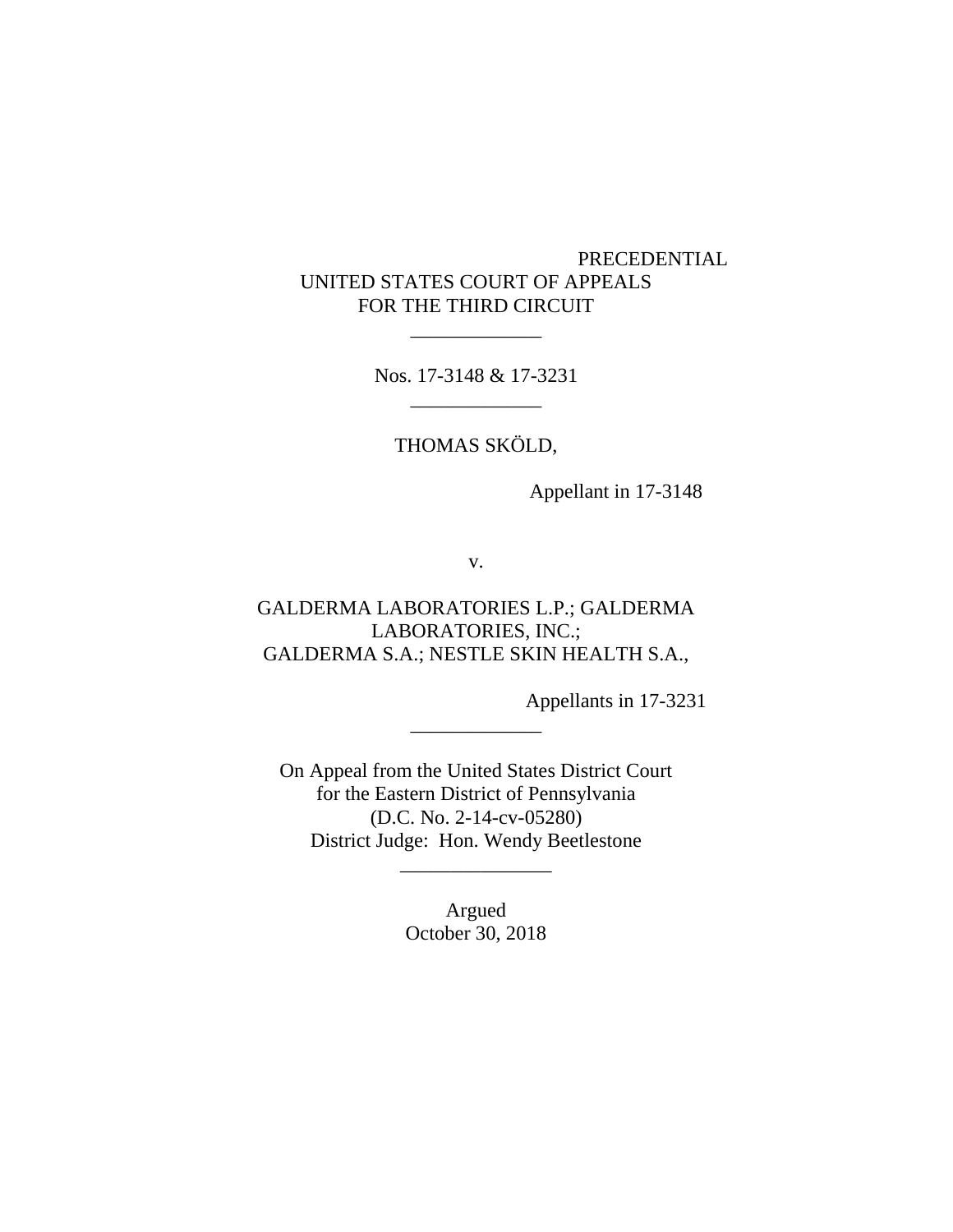# Before: CHAGARES, JORDAN, and VANASKIE,\* *Circuit Judges*

(Filed: February 26, 2019) \_\_\_\_\_\_\_\_\_\_\_\_\_\_\_

Bruce W. Clark [ARGUED] Christopher J. Michie Clark Michie 220 Alexander Street Princeton, NJ 08540

Michael D. LiPuma 325 Chestnut Street – Ste. 1109 Philadelphia, PA 19106 *Counsel for Thomas Sköld*

Benjamin L. Mesches Haynes & Boone 2323 Victory Avenue – Ste. 700 Dallas, TX 75219

<sup>\*</sup> The Honorable Thomas I. Vanaskie retired from the Court on January 1, 2019 after the argument and conference in this case, but before the filing of the opinion. This opinion is filed by a quorum of the panel pursuant to 28 U.S.C. § 46(d) and Third Circuit I.O.P. Chapter 12.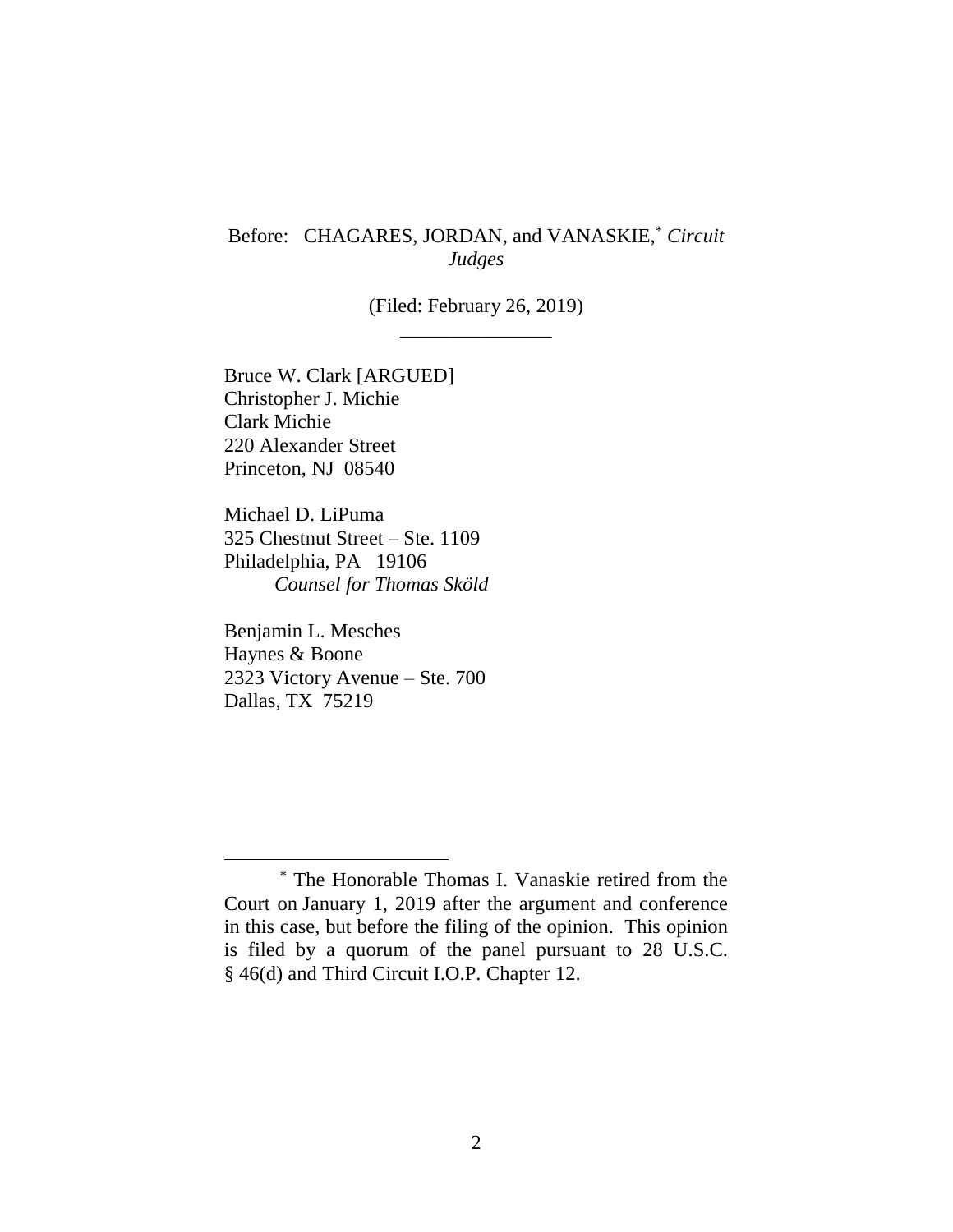Joseph Lawlor Richard D. Rochford, Jr. [ARGUED] Haynes & Boone 30 Rockefeller Center  $-26<sup>th</sup>$  Fl. New York, NY 10112 *Counsel for Galderma Laboratories L.P.; Galderma Laboratories, Inc.; Galderma S.A.; Nestle Skin Health S.A.*

### OPINION OF THE COURT \_\_\_\_\_\_\_\_\_\_\_\_\_\_\_

\_\_\_\_\_\_\_\_\_\_\_\_\_\_\_

JORDAN, *Circuit Judge*.

 $\overline{a}$ 

This case proves once again that people will fight for a catchy name. Thomas Sköld sued his former business partner, Galderma Laboratories L.P. ("Galderma"), alleging that its use of the trademark "Restoraderm" constitutes trademark infringement, false advertising, unfair competition, breach of contract, and unjust enrichment. In the District Court, only Sköld's unjust enrichment claim was successful. He now appeals the Court's refusal to direct a verdict in his favor on infringement and its denial of his post-trial motions. Galderma cross-appeals,<sup>1</sup> arguing that Sköld does not own the

<sup>&</sup>lt;sup>1</sup> The District Court granted judgment on Sköld's unjust enrichment claim against Defendants Galderma L.P., Galderma S.A., and Nestle Skin Health S.A, but not against Galderma Laboratories, Inc. because "the 2004 Agreement precluded that claim against [Galderma Laboratories,] Inc. as CollaGenex's successor-in-interest." Accordingly, Galderma Laboratories, Inc. did not cross-appeal.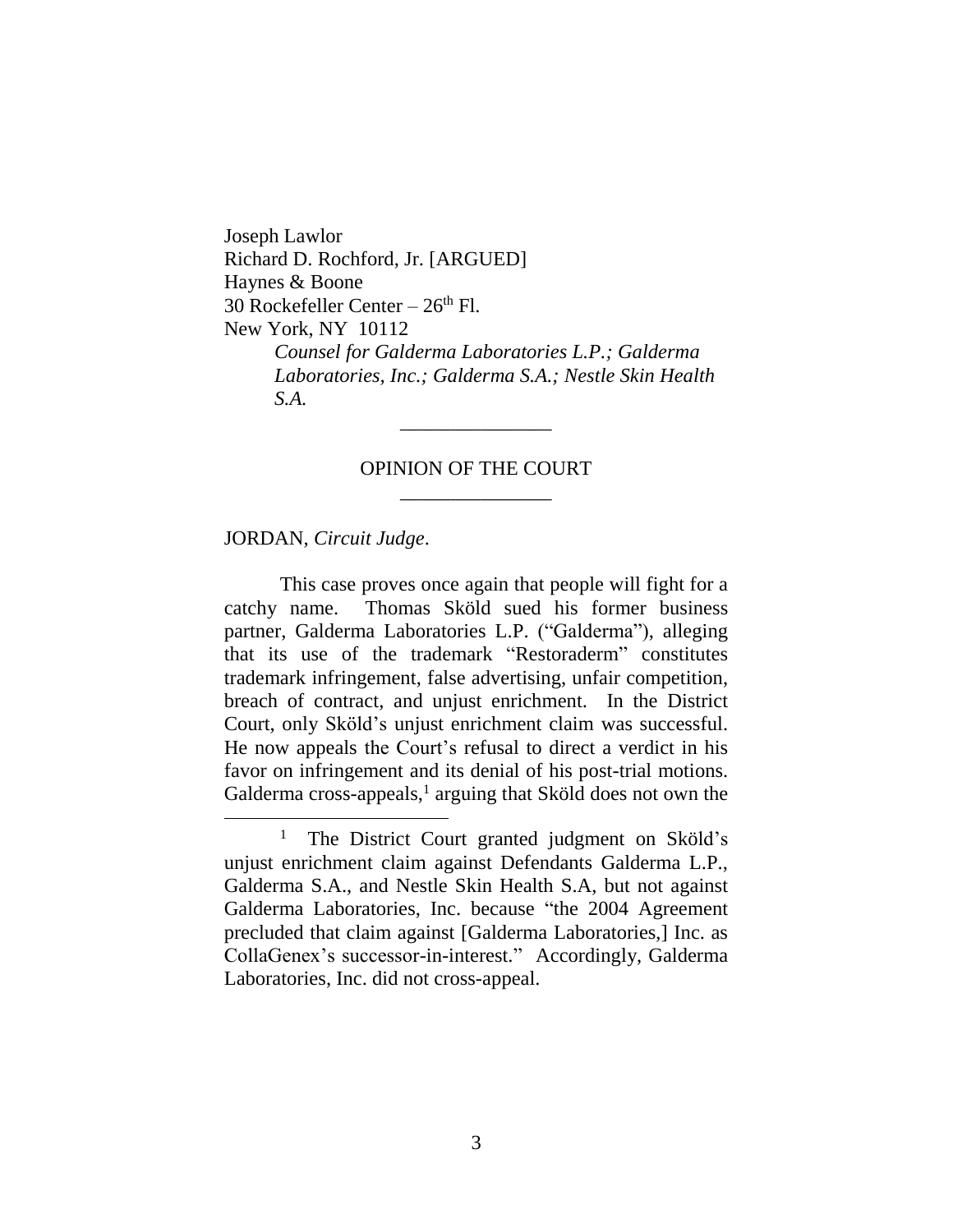Restoraderm mark and that the unjust enrichment verdict cannot stand. For the reasons that follow, we will affirm in part and reverse in part the judgment entered by the District Court and will thus absolve Galderma of liability.

# **I. BACKGROUND**

 $\overline{a}$ 

### **A. Factual History**<sup>2</sup>

Sköld is an inventor and entrepreneur. He coined the name "Restoraderm" for a proprietary drug-delivery formulation that he developed for potential use in skin-care products. In the early 2000s, he began searching for a partner to help produce and sell Restoraderm products. To that end, he attended a dermatology conference in 2002, where he presented a publication on Restoraderm and distributed samples of a potential product.

Even before that, Sköld had attracted the interest of CollaGenex, a skin-care company that was later acquired by Galderma. CollaGenex and Sköld began negotiations to

<sup>2</sup> While a post-trial motion for judgment as a matter of law is given plenary review, we generally assume the jury properly found facts. *Mancini v. Northampton Cty.*, 836 F.3d 308, 314 (3d Cir. 2016). The facts recounted here are consistent with Sköld's perspective, despite our ultimate disagreement with the legal conclusion he seeks. *Cf. id*. ("Because the jury returned a verdict in favor of the plaintiff, we must examine the record in a light most favorable to the plaintiff, giving [the plaintiff] the benefit of all reasonable inferences, even though contrary inferences might reasonably be drawn.")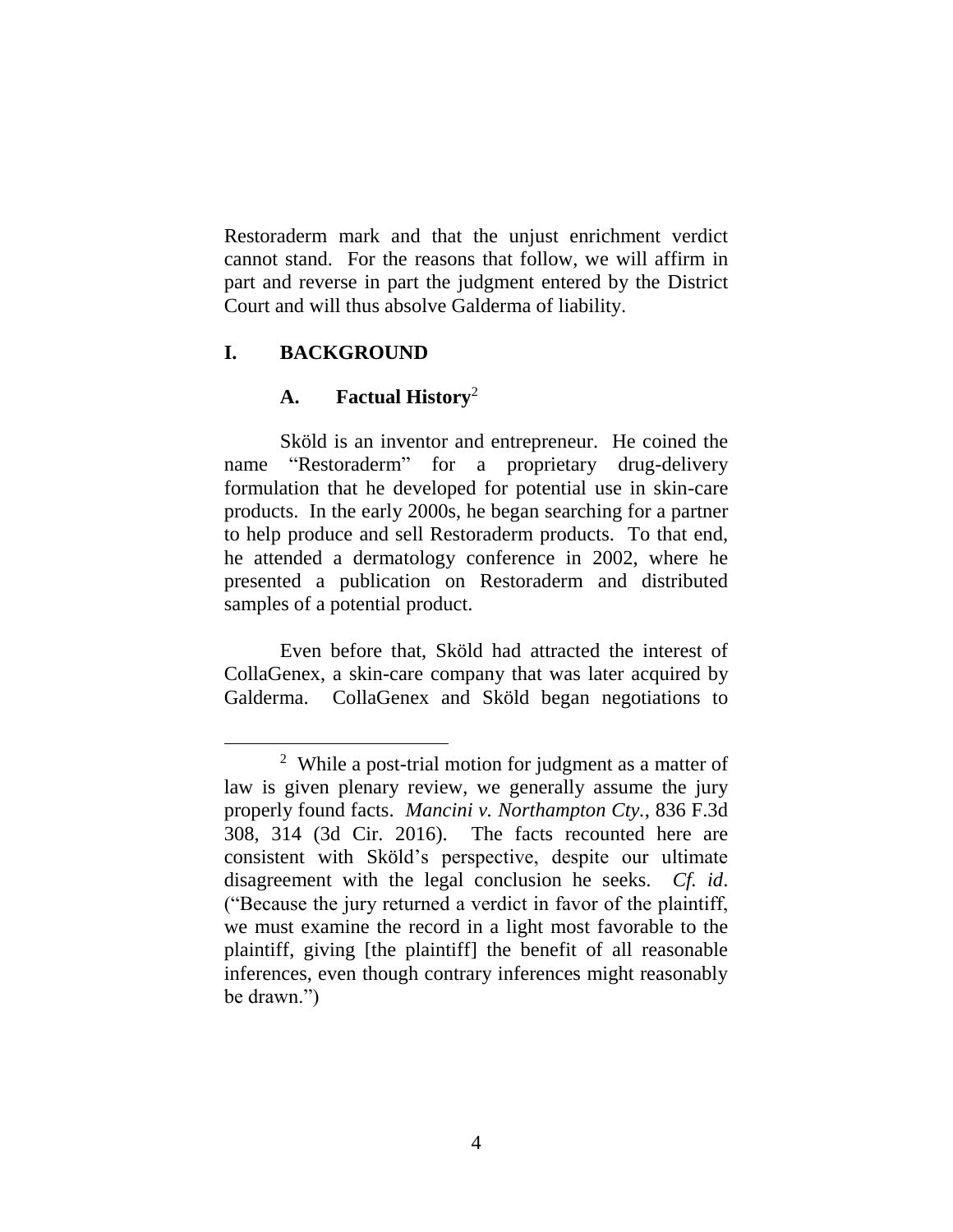establish a co-development partnership, and, after several months, they executed a letter of intent. The letter, signed in 2001, stated that "[a]ll trade marks associated with the drug delivery system; the proposed intellectual property; products deriving therefrom and products marketed or to be marketed by CollaGenex and/or any commercial partner of CollaGenex anywhere in the world shall be applied for and registered in the name of CollaGenex and *be the exclusive property of CollaGenex*." (App. at 1456 (emphasis added).)

Then, in 2002, Sköld and CollaGenex signed a contract they titled the "Co-Operation, Development and Licensing Agreement" (the "2002 Agreement"). Under its terms, "[a]ll trade marks applied for or registered (including 'Restoraderm') shall be in the sole name of CollaGenex and *be the exclusive property of CollaGenex* during the Term and thereafter[.]" (App. at 1465 (emphasis added).) A survival provision stipulated that vested rights would outlive the term of the agreement. In particular, that provision said, "[a]ny termination under this Agreement … shall not affect in any manner vested rights of either party arising out of this Agreement prior to termination." (App. at 1469.)

After the 2002 Agreement was executed, CollaGenex issued a press release announcing its plans to develop a Restoraderm product line. It proudly publicized that "it hald licensed a novel … technology … named Restoraderm(TM)… [that would] form the basis for a novel, proprietary and differentiated portfolio of topical dermatological pharmaceuticals." (D.I. 78-5 at 676). With Sköld's cooperation, CollaGenex promptly applied to register the Restoraderm mark with the United States Patent and Trademark Office (the "PTO").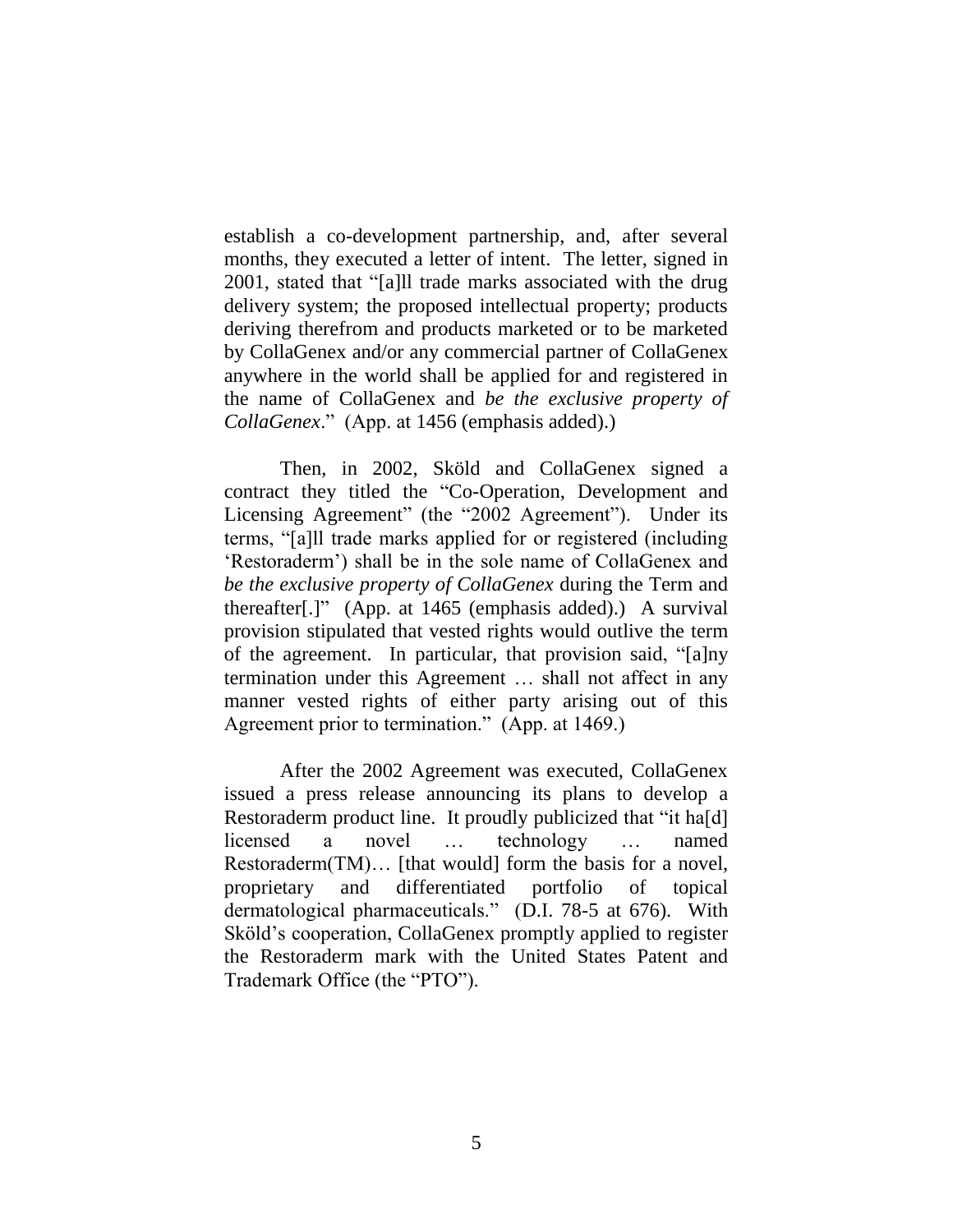Two years later, Sköld and CollaGenex replaced their 2002 Agreement with an Asset Purchase and Product Development Agreement (the "2004 Agreement"). Under the 2004 Agreement, Sköld transferred "Restoraderm Intellectual Property" and related goodwill to CollaGenex. (App. at 1479.) "Restoraderm Intellectual Property" was defined to include patent rights and associated know-how. (App. at 1478.) While separate provisions addressing trademark rights were initially contained in a draft of the 2004 Agreement, those provisions were removed prior to finalization of the document. Sköld later admitted at his deposition that their removal was "probably" because CollaGenex already owned the Restoraderm trademark.<sup>3</sup> (D.I. 76-23 at 351-352.)

Q. Okay.

 $\overline{a}$ 

A. So your conclusion is probably right.

<sup>3</sup> Q. Now, you'll see here that in Mr. Glazer's email to you, as we talked about this morning, he cites, "Also, Collagenex has informed me that it already owns the Restoraderm trademark. Accordingly, are there any other trademarks that you own that should be assigned to Collagenex relating to this technology? If there's not, we can delete these trademark provisions from the agreement." Now, in fact, that's what happened; isn't that correct, sir? The trademark provisions that we just looked at in Exhibit F in Section 1.20 and 1.24 were removed, were deleted or removed from the draft; isn't that correct?

A. I don't know when, but it's apparent that it is not in the signed version, and I imagine that that is due to that I didn't have any other names that they were interested in to be part of the asset.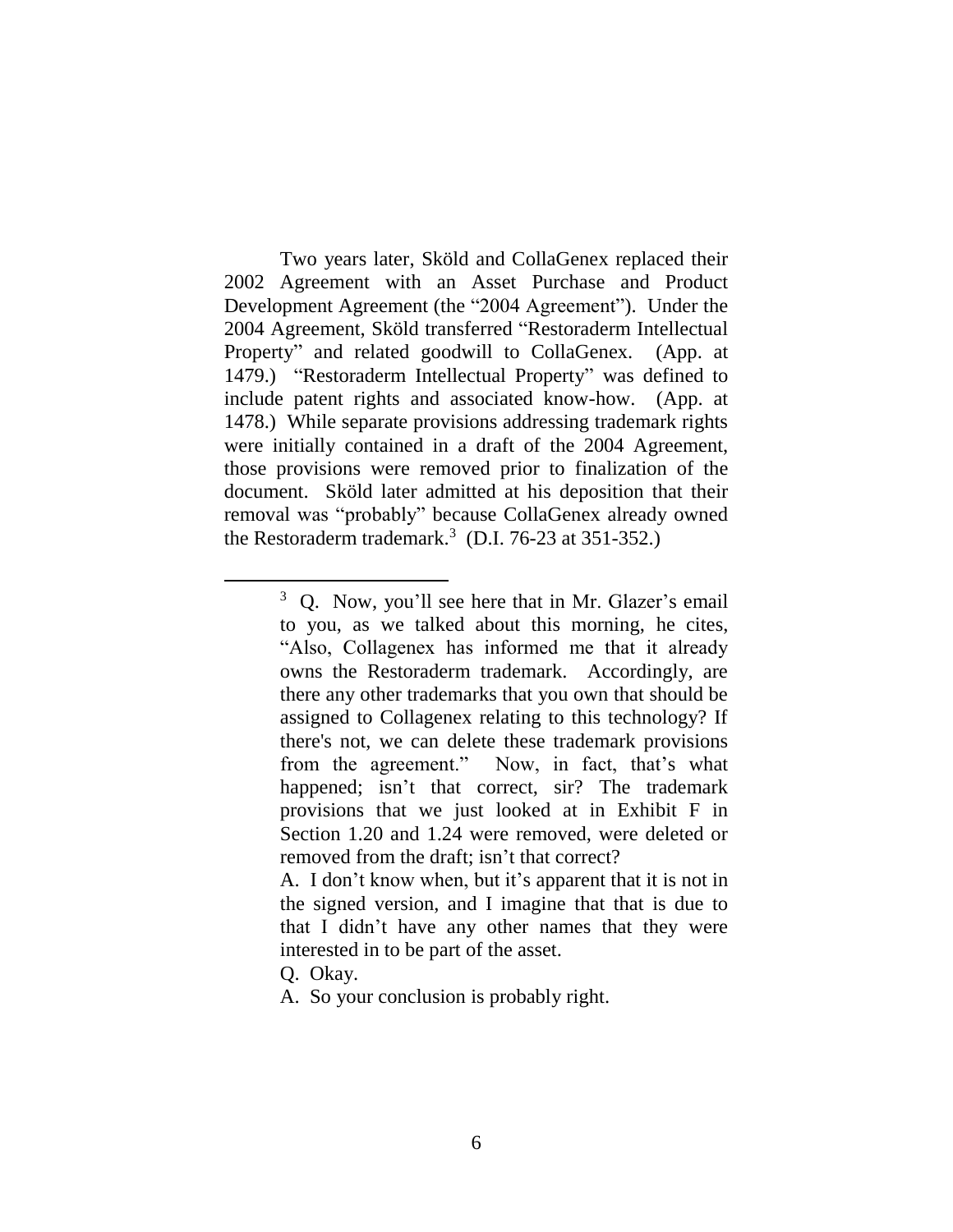In 2008, Galderma bought CollaGenex. Afterwards, it conducted two analyses of its newly acquired intellectual property portfolio. Both analyses proposed using Restoraderm as a brand name, given its strength and implicit associations with skin restoration, but the suggestion was to use the name on products employing other technologies, not Sköld's. 4

By early 2009, Galderma decided in fact to use the Restoraderm mark on products that did not use Sköld's technology. While Galderma informed its employees of that plan, it did not inform Sköld. He later heard a rumor that Galderma was abandoning his technology, so, in June 2009, he confronted an executive but was told he "shouldn't take any notice of [the rumor]." (App. at 242:13-14.) Actually, he should have, because, in November 2009, Galderma terminated the 2004 Agreement. 5

#### (D.I. 76-23 at 351-352.)

 $\overline{a}$ 

4 The analyses were conducted in 2008 and 2009. The 2008 analysis noted that the "[a]greement with the inventor [Sköld] could be stopped at any time." (App. at 1791.) The 2009 analysis noted that the Restoraderm mark "fits well with the concept of barrier repair/restoration[,]" and that the name "implies barrier repair/restoring and is appreciated by the HCP [("Health Care Professional")] community." (App. at 1649.)

5 After the partnership ended, Sköld petitioned the United States Patent and Trademark Office to cancel CollaGenex's (then Galderma's) registration of the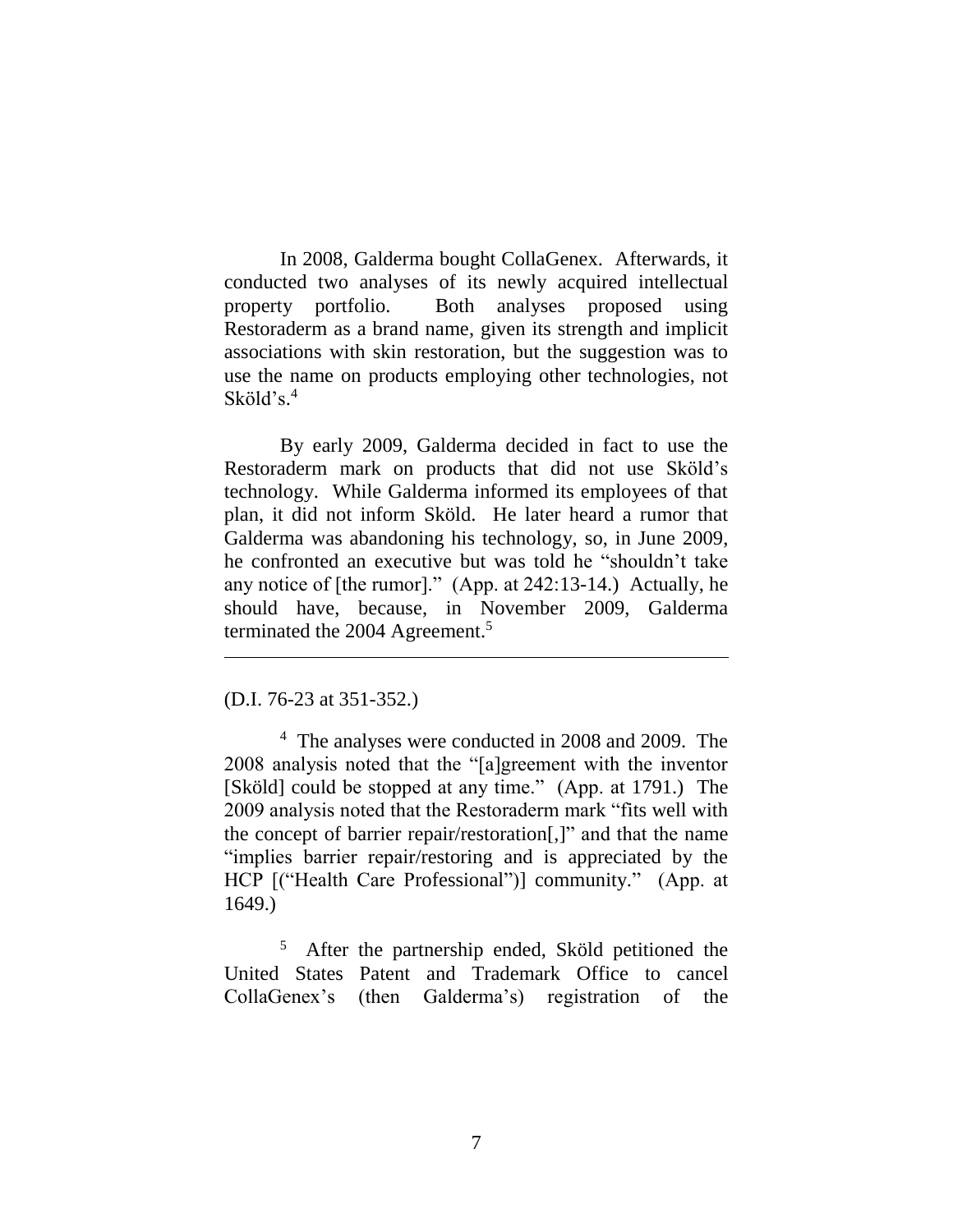After that, Sköld sent Galderma a list of assets for it to return, including the Restoraderm trademark. Galderma did not surrender the mark and instead responded that "we are [the] owner of this trade name" and that Sköld should not "use this name anymore in your communication on the technology." (App. at 1670.) Sköld conceded in reply that Galderma was "for now, the rightful owner until your position is challenged." (App. at 1669.)

Sköld sought and eventually found new codevelopment partners for his skin-care technology. 6 The resulting products, both nascent and on the market, are based on the original Restoraderm technology but do not bear the Restoraderm mark. 7 In the meantime, Galderma's Restoraderm product line has enjoyed international success.

#### **B. Procedural History**

 $\overline{a}$ 

In September 2014, Sköld filed this suit against Galderma. He alleged trademark infringement, unfair

Restoraderm mark. The contest over that petition remains pending.

<sup>6</sup> Finding new partners was difficult for Sköld because of Galderma's success and the resulting brand recognition of Restoraderm. "Various companies did not feel comfortable discussing business with Sköld about RESTORADERM and RESTORADERM technology, given Galderma's use of the trademark." (App. at 1756.)

<sup>7</sup> Sköld tried to register a similar trademark for his products – Restoraderm Lipogrid – but Galderma opposed it.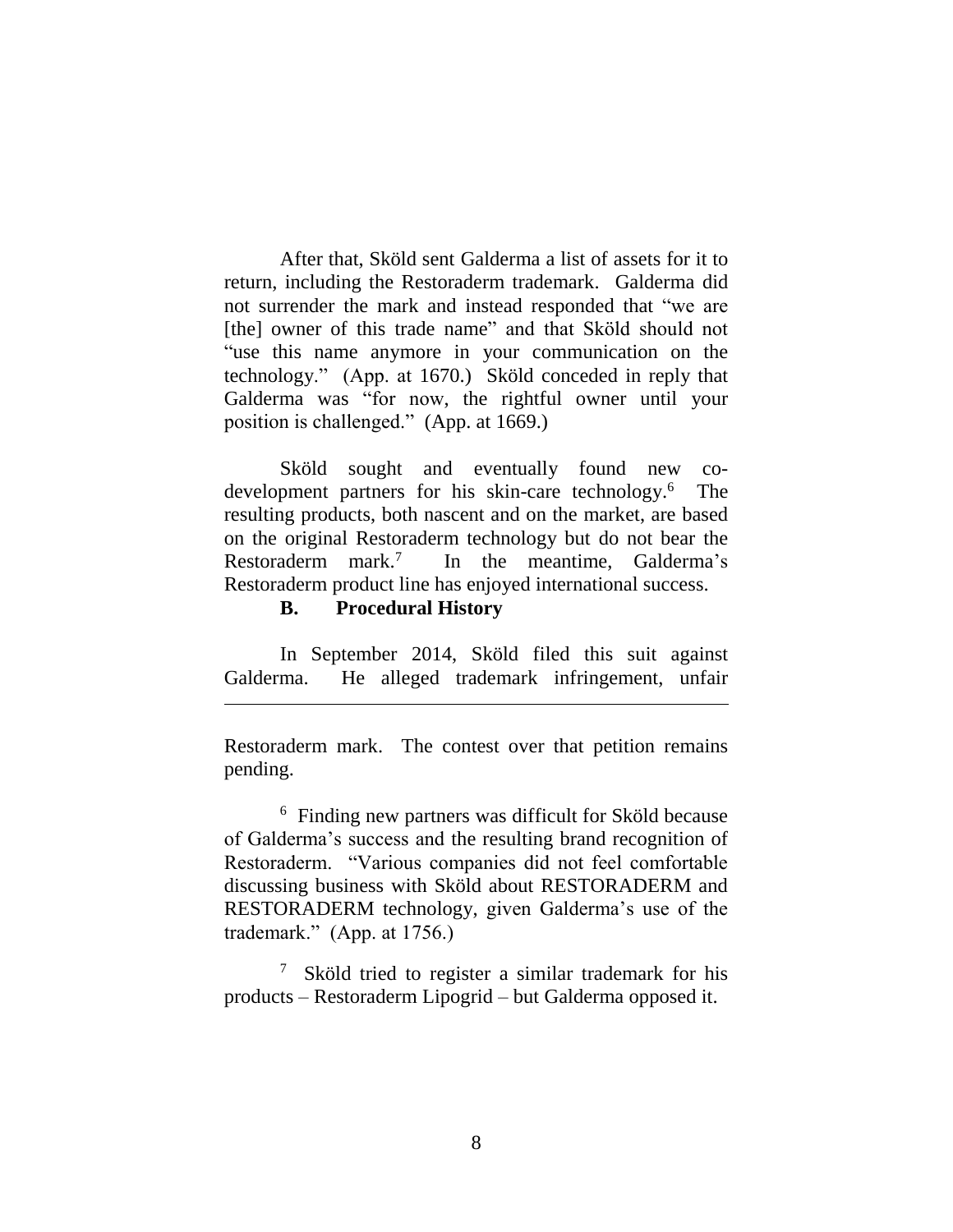competition, and false advertising under the Lanham Act, and breach of contract, unfair competition, and unjust enrichment under Pennsylvania law.

Galderma moved for summary judgment, alleging that Sköld did not own the Restoraderm mark. *Sköld v. Galderma Labs., L.P.*, No. 14-5280, 2016 WL 724755, at \*2 (E.D. Pa. Feb. 24, 2016).The District Court disagreed and concluded that, despite the language in the 2002 Agreement with respect to trademark ownership, the 2004 Agreement voided any ownership rights that Galderma had in the mark. *Id.* The Court also considered a provision in the 2004 Agreement stating, "Sk[ö]ld shall sell, transfer and deliver to CollaGenex … all goodwill, if any, relating to the [Restoraderm Intellectual Property]." (App. at 1479;) *Sköld*, 2016 WL 724755, at \*5. Whether that provision encompassed, and thus again transferred, the Restoraderm mark to CollaGenex was something the District Court decided should await further fact-finding. *Id.* at \*5-6.The Court therefore denied summary judgment. *Id.* at \*6.

The case went to trial and, assuming he would win on the question of ownership of the mark, Sköld asked the District Court to direct the jury to find a likelihood of confusion due to Galderma's use of an identical mark on similar skin-care products. The Court denied that request.

The jury decided that Sköld was the rightful owner of the mark and that he had proven unjust enrichment. Nonetheless, the jury also concluded that Sköld had failed to establish his claims for infringement, unfair competition, false advertising, and breach of contract. According to the special interrogatories returned with the verdict, the jury concluded,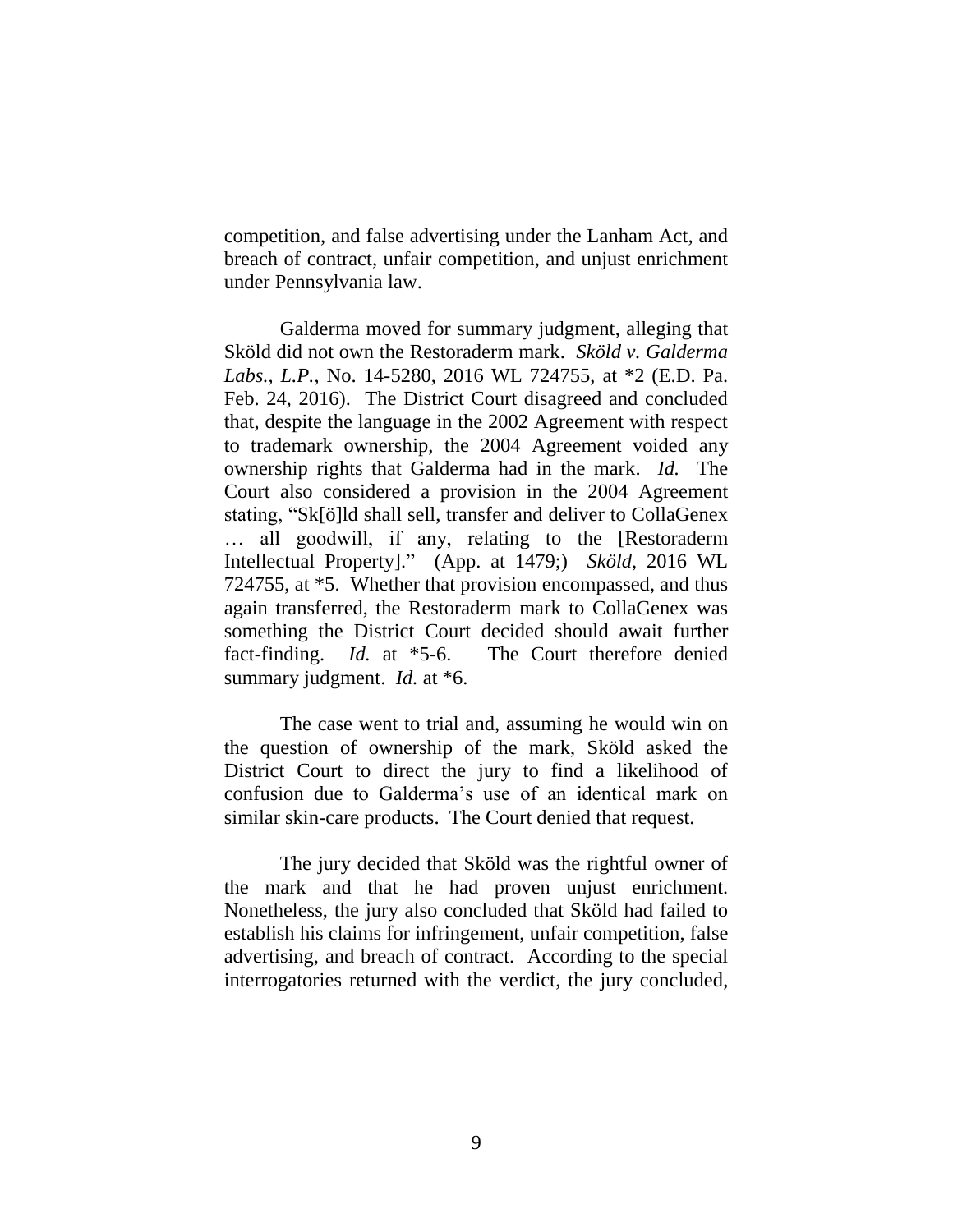on the infringement and unfair competition claims, that Sköld had failed to demonstrate a likelihood of confusion, despite the identical word mark being used on skin-care products similar to ones Sköld had developed. The jury likewise concluded that, with respect to the false advertising claim, Galderma's use of the Restoraderm mark had no capacity to deceive.

Both Sköld and Galderma filed post-trial motions. Sköld moved for judgment as a matter of law or a new trial on his claims, except for his successful unjust enrichment claim, as to which he sought a new trial on damages and declaratory relief confirming the jury's finding in his favor. Regarding the trademark infringement and false advertising claims, he argued that the District Court had erred in denying his motion to direct a judgment on likelihood of confusion. Moreover, he argued, declaratory and injunctive relief was warranted and should have been granted.Galderma argued in its posttrial motion that Sköld's unjust enrichment claim should be rejected on both substantive and procedural grounds.The Court granted Sköld's request for a declaration as to unjust enrichment, but otherwise denied the motions.

In this appeal, Sköld argues that the District Court erred by failing to direct the jury on likelihood of confusion, as he had asked, and by denying his post-trial motions with respect to infringement, false advertising, and the remedy for his unjust enrichment claim. Galderma has cross-appealed and argues that Sköld does not own the Restoraderm mark. It also seeks dismissal of the unjust enrichment judgment.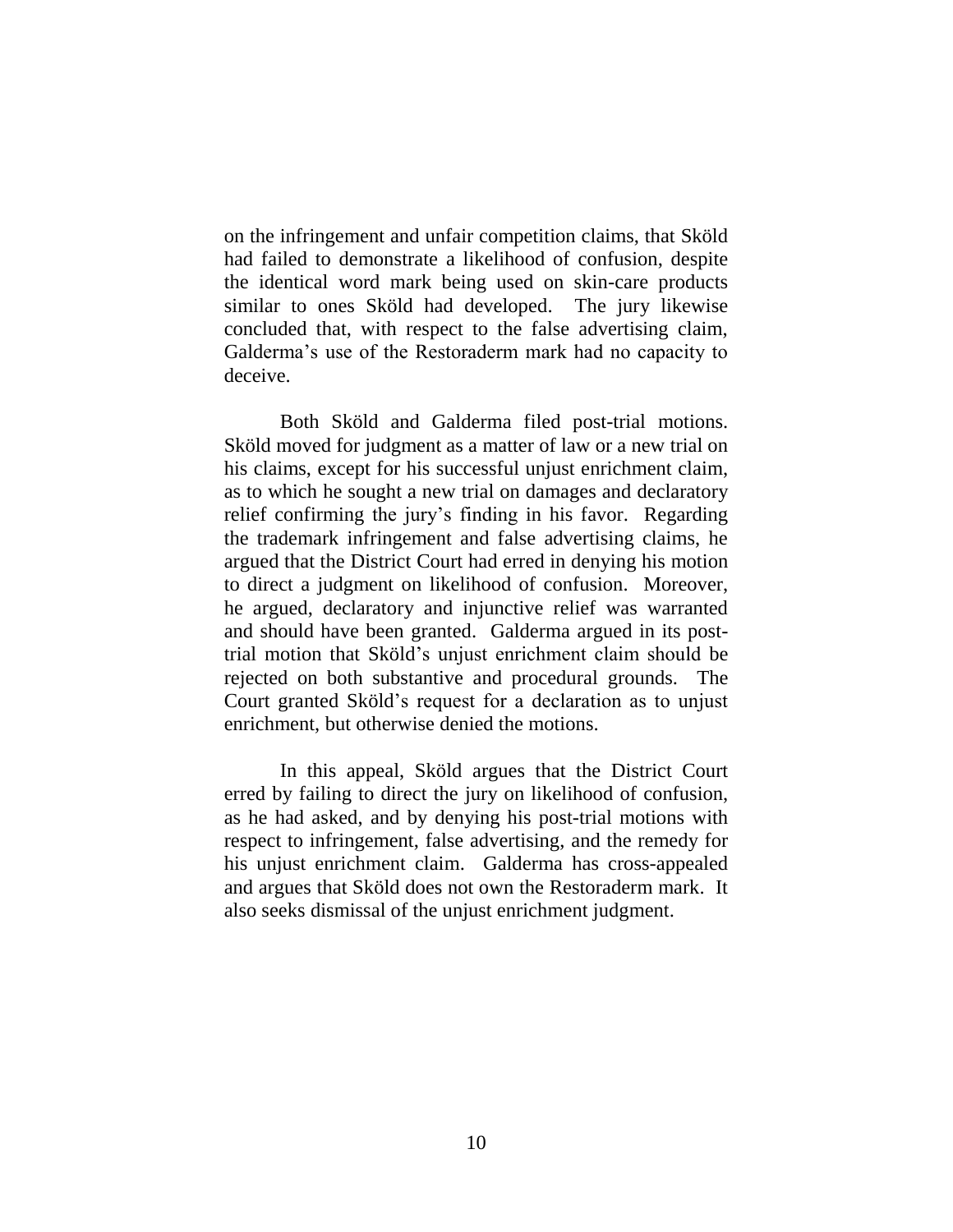#### **II. DISCUSSION**<sup>8</sup>

 $\overline{a}$ 

Ownership of the Restoraderm mark is the dispositive issue in this case, and, on this record, it is a matter of contract interpretation subject to plenary review. $9$  At the end of the day, we conclude that Galderma is the rightful owner. The 2002 Agreement unambiguously provided for transfer of the mark to Galderma's predecessor in interest, CollaGenex. Upon registration of the mark, that ownership became vested and was confirmed for all the world to see. Even assuming that the 2004 Agreement completely superseded the 2002 Agreement, it did nothing to disturb those vested rights. The ownership issue should not have gone to the jury.

A contract provision is ambiguous if it is susceptible to two reasonable interpretations. *Duquesne Light Co. v.* 

<sup>8</sup> The District Court had jurisdiction under 28 U.S.C. §§ 1331, 1338(a) and (b). We have jurisdiction pursuant to 28 U.S.C. § 1291.

<sup>9</sup> "We exercise plenary review over the District Court's legal conclusions …." *Checkpoint Sys., Inc. v. Check Point Software Techs., Inc.*, 269 F.3d 270, 279 (3d Cir. 2001). The determination of "[w]hether a contract is ambiguous is an issue of law subject to plenary review." *Mylan Inc. v. SmithKline Beecham Corp.*, 723 F.3d 413, 419 (3d Cir. 2013). And we review the interpretation of an unambiguous contract de novo. *See Tamarind Resort Assocs. v. Gov't of Virgin Islands*, 138 F.3d 107, 110 (3d Cir. 1998) ("[I]t is a fundamental principle of contract law that 'disputes involving the interpretation of unambiguous contracts are resolvable as a matter of law[.]'" (citation omitted)).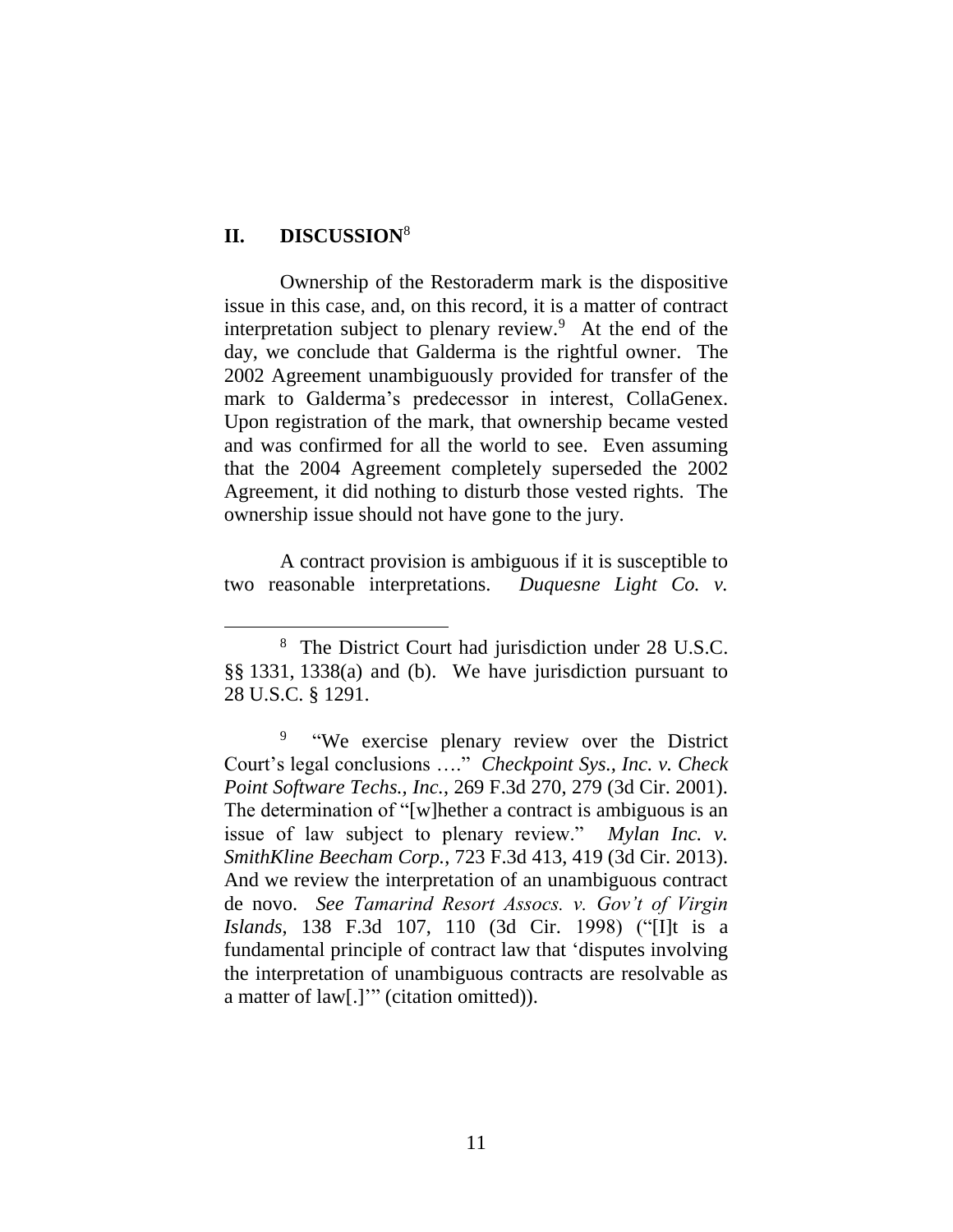*Westinghouse Elec. Corp.*, 66 F.3d 604, 614 (3d Cir. 1995). Ambiguity arises when language "is obscure in meaning through indefiniteness of expression or has a double meaning." *Id.* "A contract is not ambiguous if the court can determine its meaning without any guide other than a knowledge of the simple facts on which, from the nature of the language in general, its meaning depends …." *Id.* (quoting *Samuel Rappaport Family P'ship v. Meridian Bank*, 657 A.2d 17, 21–22 (Pa. Super. Ct. 1995)).<sup>10</sup>

From the outset, the dealings between Sköld and Galderma's predecessor in interest, CollaGenex, demonstrated a clear intent that CollaGenex would own the trademark at issue. As the 2001 letter of intent put it: "[a]ll trade marks associated with [Restoraderm intellectual property and products] … shall be applied for and registered in the name of CollaGenex and be the exclusive property of CollaGenex." (App. at 1456.) That intent was confirmed again in the 2002 Agreement, which said that, upon application with the PTO for registration of the Restoraderm mark, CollaGenex would be the sole owner of the mark. The language of the agreement is straightforward: "[a]ll trade marks applied for or registered (including 'Restoraderm') shall be in the sole name of CollaGenex and be the exclusive property of CollaGenex during the Term [of the agreement] and thereafter[.]" (App. at 1465.)

Beyond broadly affirming that any trademarks applied for during the term were the sole property of CollaGenex, the 2002 Agreement explicitly identified the Restoraderm mark.

<sup>10</sup> It is undisputed that both the 2002 and 2004 Agreements are governed by Pennsylvania law.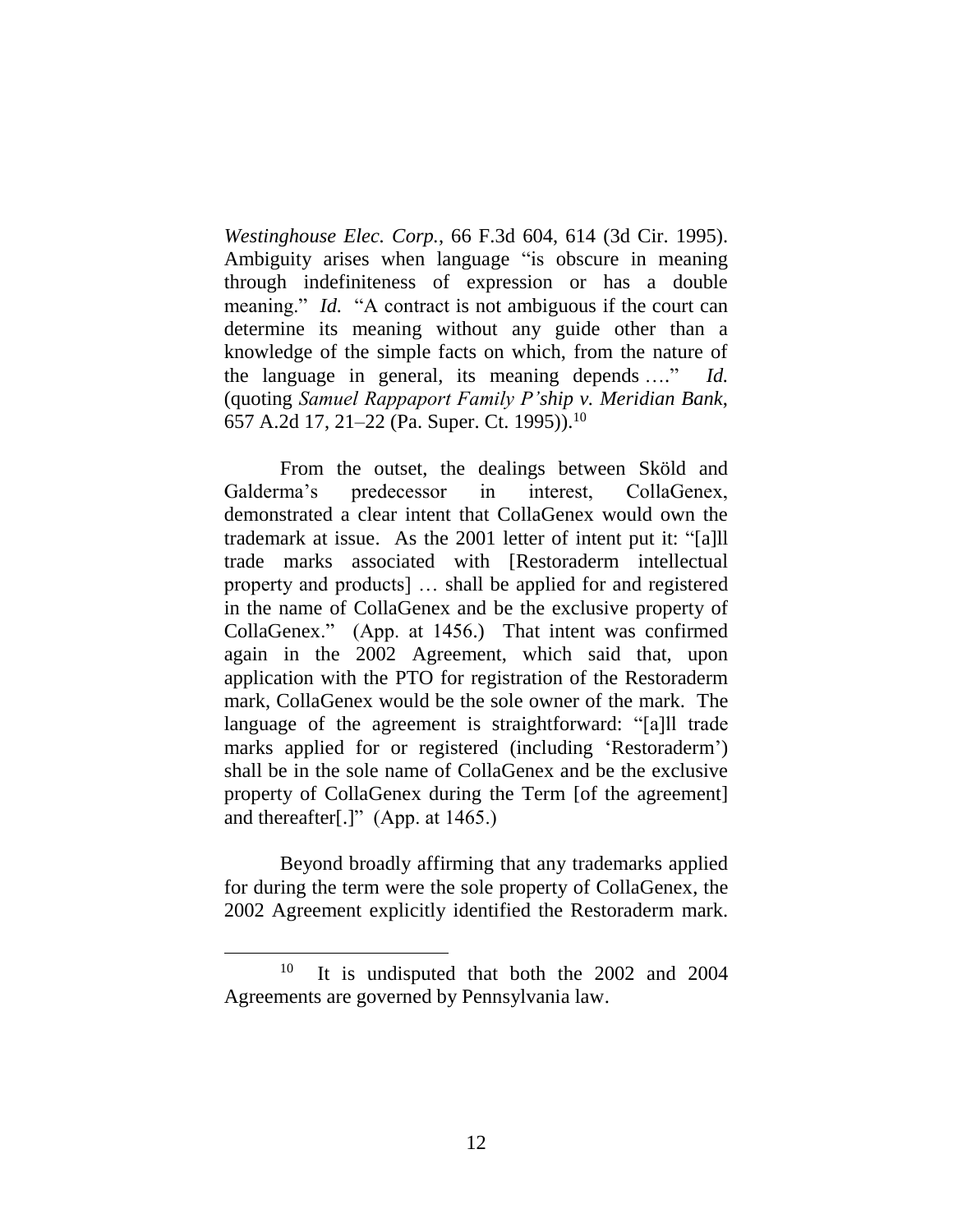Accordingly, by the terms of the agreement, when CollaGenex applied to register "Restoraderm," the mark became CollaGenex's sole property. And, when the 2002 Agreement said the Restoraderm mark would "be the exclusive property of CollaGenex during the Term [of the agreement] *and thereafter*[,]" it demonstrated clearly the parties' intent that the mark was to remain CollaGenex's property, regardless of any termination of the agreement. (App*.* at 1465.)

That conclusion is confirmed by another provision in the 2002 Agreement. Because it created rights that would outlive its term, <sup>11</sup> the agreement included a provision addressing those rights, titled "Term and Termination and Reversion of Rights." (App. at 1468.) That provision stated that "[a]ny termination [of the 2002 Agreement] *… shall not affect in any manner vested rights* of either party arising out of this Agreement prior to termination." (App. at 1469 (emphasis added).) In other words, the 2002 Agreement unambiguously stipulated that, in the event of any termination, vested rights would survive. CollaGenex's right to Restoraderm vested upon its application for registration of that mark, and when the parties voluntarily terminated the 2002 Agreement that right remained unaffected. The survival provision reinforces that the transfer provision is not susceptible to another reasonable interpretation. Thus, the 2002 Agreement plainly and permanently transferred to

<sup>&</sup>lt;sup>11</sup> "Term," as used in the trademark transfer provision of the 2002 Agreement, was defined as "the term of this Agreement and any extension thereto as defined herein." (App. at 1458.) The term of the Agreement was tied to the life of patent rights Sköld had acquired.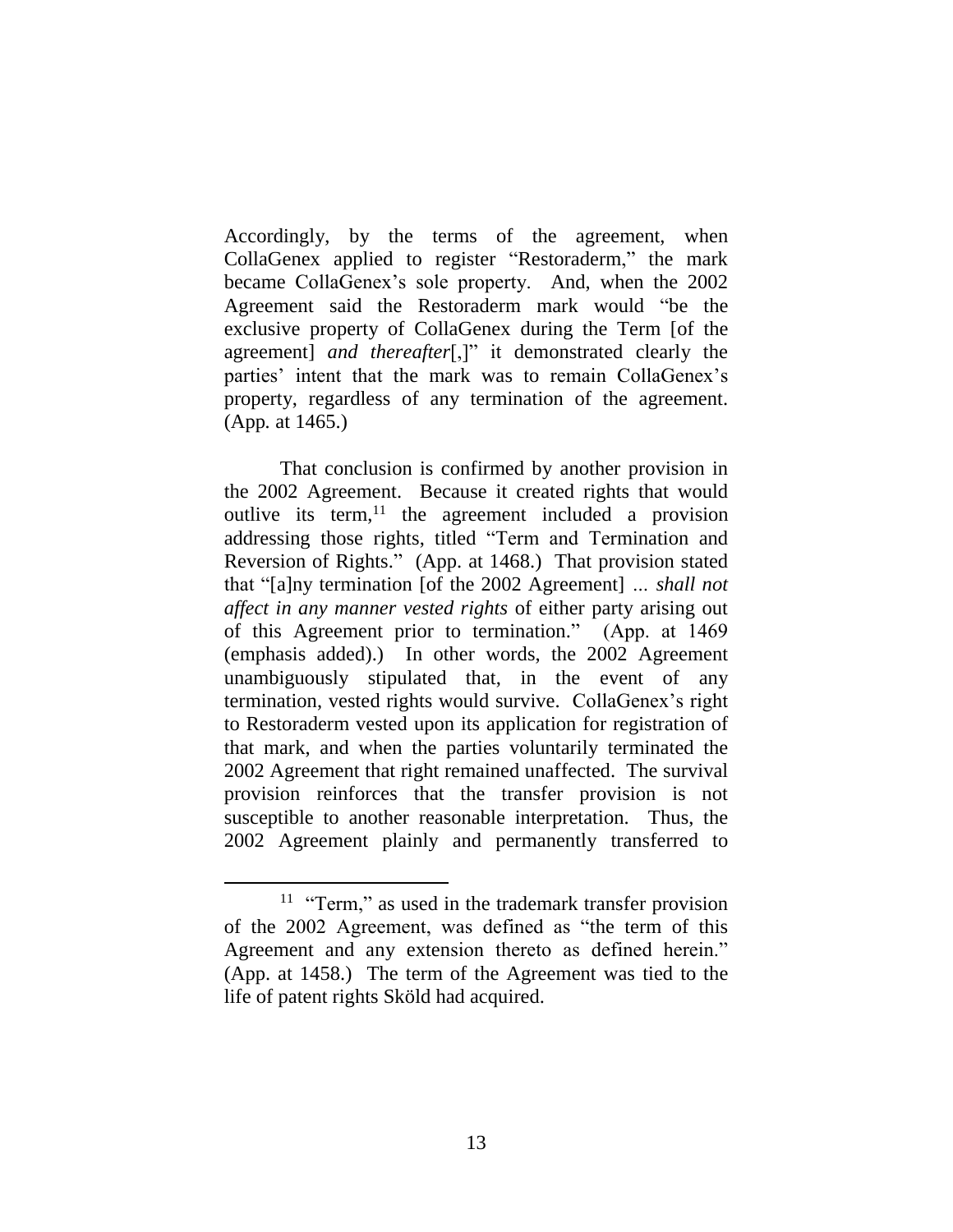CollaGenex all ownership rights in the Restoraderm mark, once application to register the mark was made.

The 2004 Agreement did not change that. The subject matter of the 2004 Agreement was limited to "Restoraderm Intellectual Property." On its face, that might appear to include trademarks, but the term "Restoraderm Intellectual Property" is precisely defined and limited to patent rights, know-how, and the right to enforce those proprietary rights. To his credit, Sköld acknowledges that, in the 2004 Agreement, "[t]he definition of 'Restoraderm Intellectual Property' did *not* include trademarks." (Sköld Opening Br. at 10.) That concession is sensible since the 2004 Agreement does not identify or address the Restoraderm mark in particular, nor does it address trademarks generally. While the 2004 Agreement may have been designed to replace and terminate the 2002 Agreement, it cannot fairly be interpreted as recovering ownership of the Restoraderm trademark for Sköld. Not a word is said about such a significant step. The mostly boilerplate integration clause in the 2004 Agreement did not silently unwind the vested trademark rights, especially given the parties' very plain statement in the 2002 Agreement that, in the event of a termination of that earlier agreement, the ownership rights in the Restoraderm mark would remain vested. *See Int'l Milling Co. v. Hachmeister, Inc.*, 110 A.2d 186, 191 (Pa. 1955) ("The presence of an integration clause cannot invest a writing with any greater sanctity than the writing merits[.]").

To the extent the integration clause in the 2004 Agreement strayed from boilerplate language, it supports Galderma's ownership of the mark, by succession to CollaGenex's rights. The clause states that it "cancels and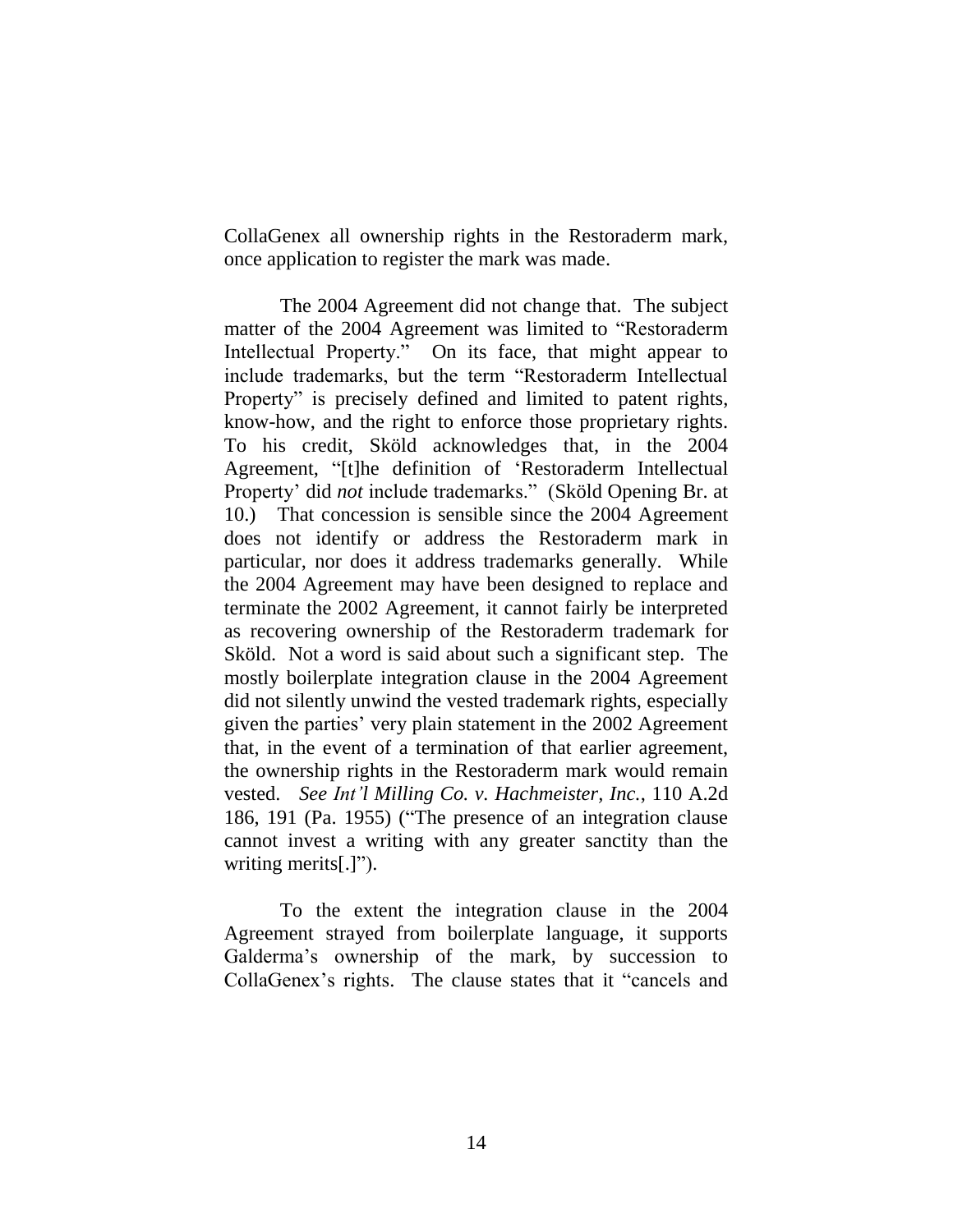supersedes any and all prior negotiations, correspondence, understandings and agreements (including the [2002 Agreement]) whether oral or written, between the Parties respecting the subject matter hereof and thereof; provided that nothing in this Agreement shall replace, supercede [sic], cancel or modify any prior agreements or assignments between the Parties that have been filed with the United States Patent and Trademark Office." (App. at 1495.) The clause thus carved out certain rights arising from the 2002 Agreement that would not be superseded or otherwise undone by the 2004 Agreement, namely, agreements and assignments registered with the PTO. Although the 2002 Agreement itself was not filed with the PTO, Sköld does not argue that CollaGenex's ownership, documented at the PTO, is excluded from the 2004 Agreement's intention to not disturb or otherwise affect rights memorialized at the PTO, and we see no sound reason why it would be.

In short, it is apparent that, rather than voiding CollaGenex's ownership of the mark by implication, the parties intended to and did confirm that CollaGenex owned the Restoraderm mark. Galderma later succeeded to those vested rights.

Despite the conspicuous absence of any language about trademark ownership in the 2004 Agreement, Sköld nevertheless argues that the 2002 transfer of the mark was undone by the 2004 Agreement. He further contends that the 2004 Agreement, *sub silentio*, both returned the mark to him and simultaneously retransferred the mark to CollaGenex under the "goodwill" provision of that agreement, but only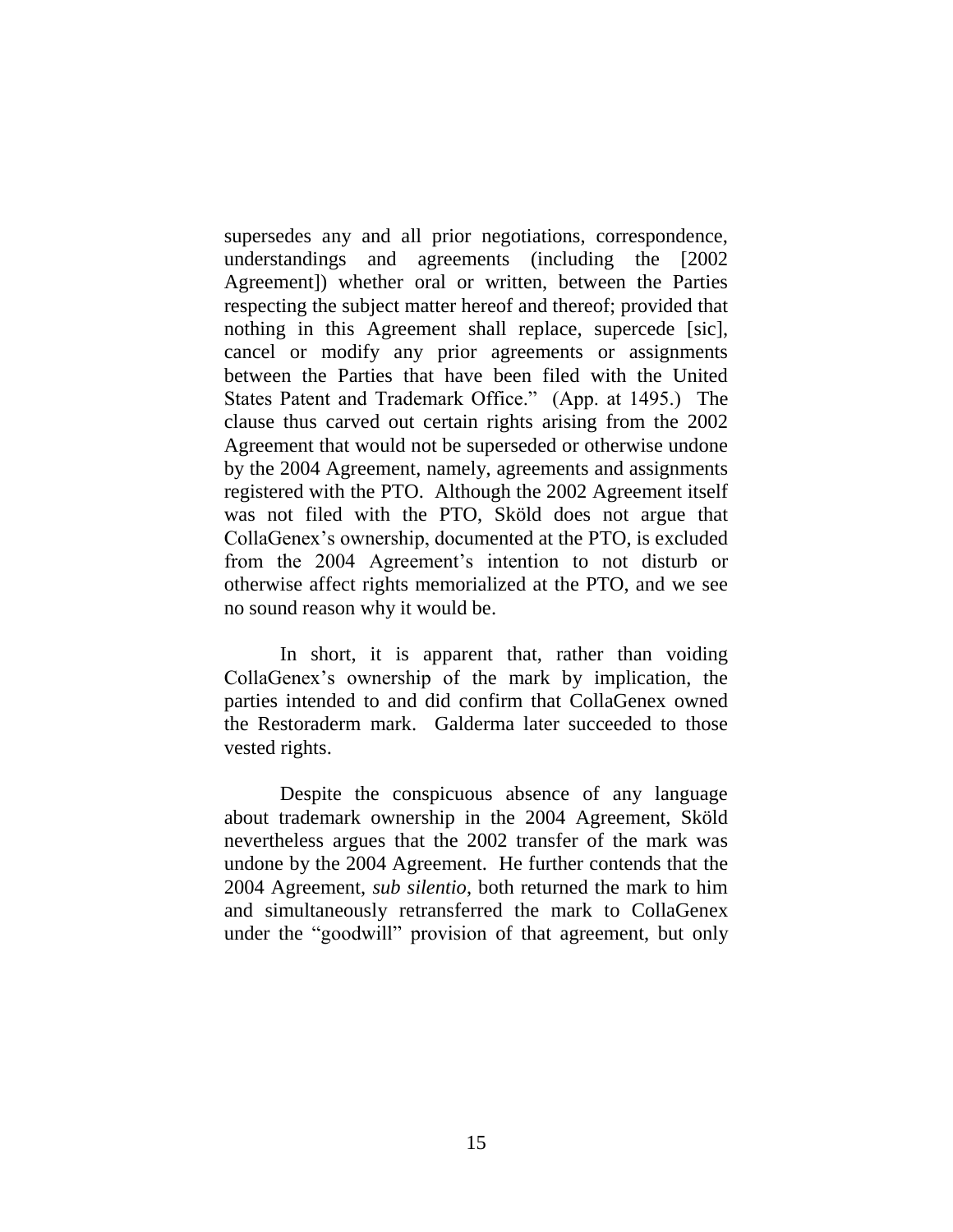provisionally.<sup>12</sup> For two reasons, we disagree that any such ownership ping-pong took place. First, as already emphasized, the 2002 Agreement specifically provided that "any termination … shall not affect in any manner vested rights[.]" (App. at 1469.) Thus, when that agreement terminated, CollaGenex continued to own Restoraderm, absent some clear documentation that ownership was changing hands again. There is nothing of the sort.<sup>13</sup>

Second, we reject Sköld's interpretation of the phrase "hereof and thereof" in the 2004 Agreement's integration clause to include all subject matter in either the 2004 Agreement or the 2002 Agreement.<sup>14</sup> Sköld, 2016 WL

 $\overline{a}$ 

<sup>14</sup> To repeat, that phrase appears in this context: "[The 2004 Agreement] … cancels and supersedes any and all prior negotiations, correspondence, understandings and agreements (including the [2002 Agreement]) whether oral or written,

<sup>12</sup> The 2004 Agreement provided, in the event of termination by Sköld or CollaGenex, that CollaGenex would return certain assets, including related goodwill, to Sköld.

<sup>13</sup> Accordingly, at summary judgment, the District Court erred in concluding that the goodwill provision was subject to two reasonable interpretations – *i.e.* the term included Restoraderm or the term did not include Restoraderm – requiring further fact-finding. *Sköld,* 2016 WL 724755, at \*5-6. Because CollaGenex's ownership of the mark survived termination of the 2002 Agreement, Sköld had no rights to Restoraderm when he executed the 2004 Agreement. Therefore he could not have transferred the mark under the "goodwill" provision or any other.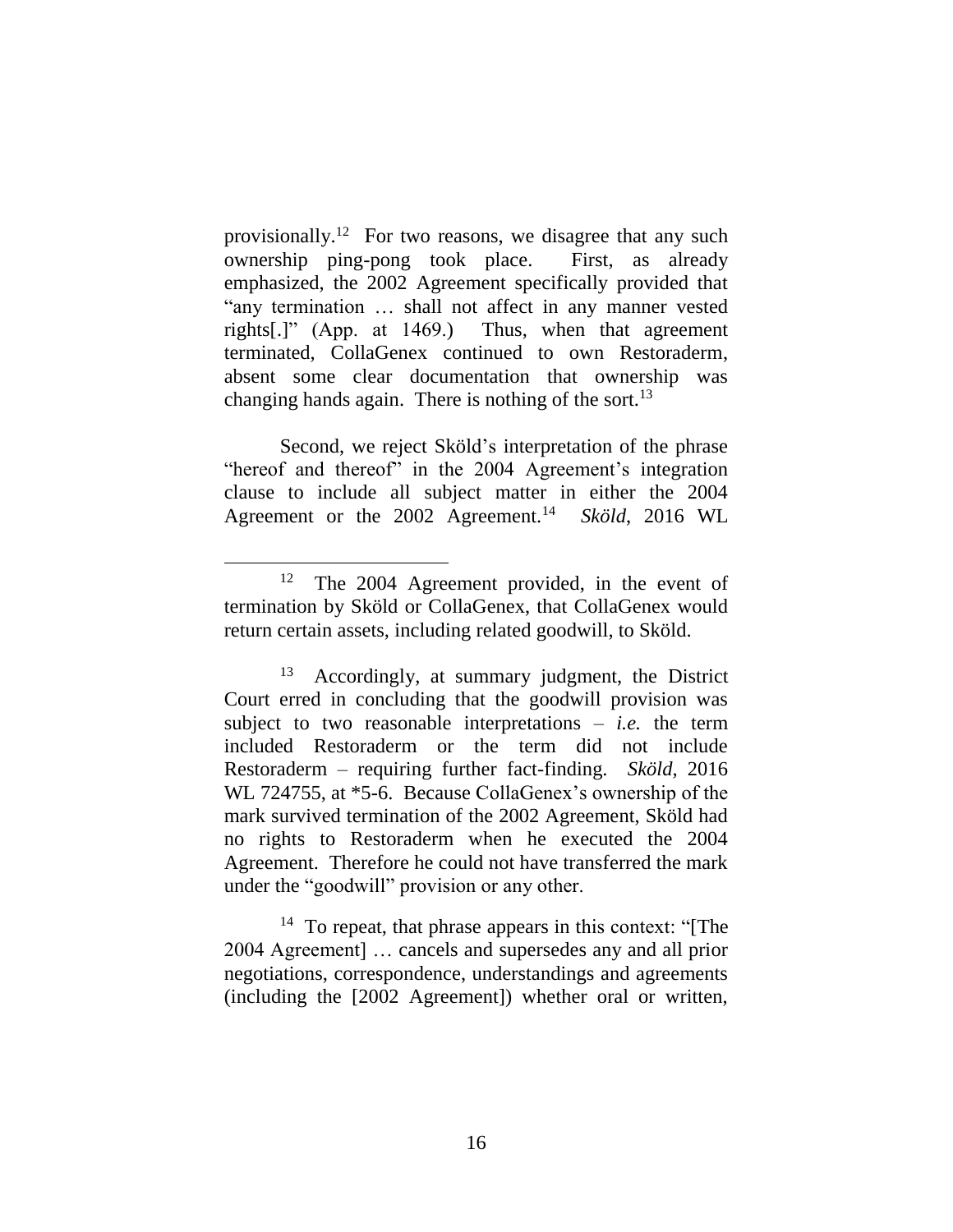724755 at \*2. That phrase – "hereof and thereof" – includes only the subject matter shared between the two agreements. To interpret it otherwise, to include any subject matter in either agreement, would negate the difference between "hereof *and* thereof" and "hereof *or* thereof." The conjunctive phrase includes only shared subject matter and the disjunctive phrase includes any subject matter. Indeed, as a general matter, integration clauses are meant to act as "conclusive evidence that the parties intended to supersede any prior contract *on the same subject matter*." *ADR N. Am., L.L.C. v. Agway, Inc.*, 303 F.3d 653, 658 (6th Cir. 2002) (emphasis added). Since the 2002 Agreement encompassed trademarks, expressly including Restoraderm, and the 2004 Agreement did not, the prior transfer of Restoraderm is not contained in "the subject matter hereof and thereof" in the 2004 Agreement's integration clause. (App. at 1495.) So, even if one thought that a property right like the one at issue here, documented at a government agency and announced to the world, could be divested by broad and non-specific language in an integration clause, the 2004 Agreement did not affect CollaGenex's (and hence Galderma's) ownership of Restoraderm. *See Kreiss v. McCown De Leeuw & Co.*, 37 F. Supp. 2d 294, 301 (S.D.N.Y. 1999) (finding that provisions in a new agreement superseded provisions in an older agreement only to the extent that they covered the same subject matter even where the new agreement contained merger and

between the Parties respecting the subject matter hereof and thereof; provided that nothing in this Agreement shall replace, supercede [sic], cancel or modify any prior agreements or assignments between the Parties that have been filed with the United States Patent and Trademark Office." (App. at 1495.)